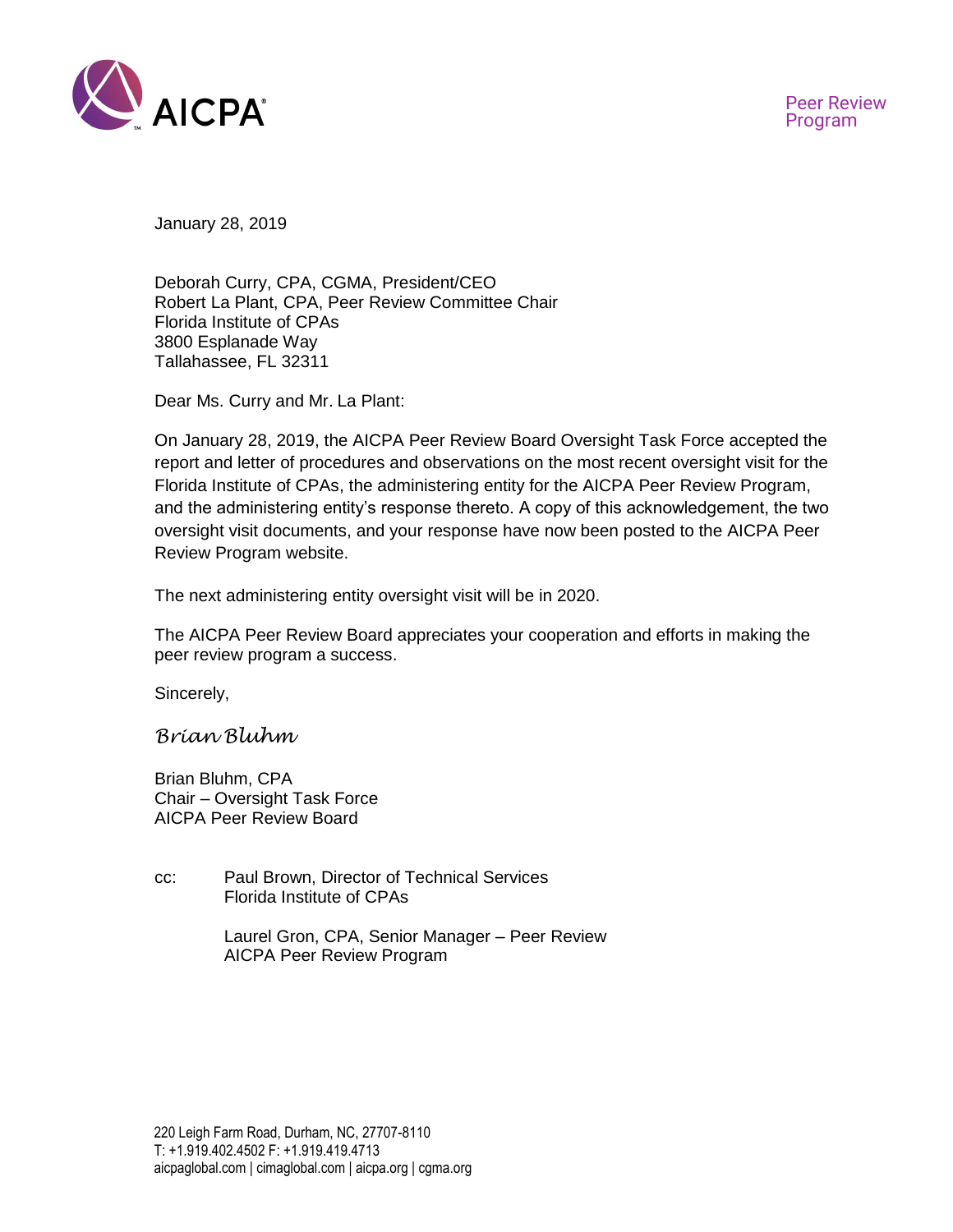

Oversight Visit Report

August 23, 2018

To the Florida Institute of Certified Public Accountants Peer Review Committee

We have reviewed Florida Institute of Certified Public Accountants' (the "Institute") administration of the AICPA Peer Review Program (program) as part of our oversight program. The Institute is responsible for administering the program in Florida. Our procedures were conducted in conformity with the guidance established by the AICPA Peer Review Board (board) as contained in the *AICPA Peer Review Program Oversight Handbook.* 

# **Administering Entity's Responsibility**

The administering entity is responsible for administering the AICPA Peer Review Program in compliance with the AICPA *Standards for Performing and Reporting on Peer Reviews*, interpretations, and other guidance established by the board.

# **Oversight Task Force's Responsibility**

Our responsibility is to determine whether (1) administering entities are complying with the administrative procedures established by the board as set forth in the *AICPA Peer Review Program Administrative Manual*, (2) the reviews are being conducted and reported upon in accordance with the standards, (3) the results of the reviews are being evaluated on a consistent basis by all administering entity peer review committees, and (4) information disseminated by administering entities is accurate and timely.

## **Conclusion**

Based on the results of the procedures performed, we have concluded that the Institute has complied with the administrative procedures and standards in all material respects as established by the board.

As is customary, we have issued a letter of oversight visit procedures and observations that details the oversight procedures performed and sets forth recommendations that were not considered to be of sufficient significance to affect the conclusions expressed in this report.

no truy

Thomas J. Parry, Member, Oversight Task Force AICPA Peer Review Program

220 Leigh Farm Road, Durham, NC, 27707-8110 T: +1.919.402.4502 F: +1.919.419.4713 aicpaglobal.com | cimaglobal.com | aicpa.org | cgma.org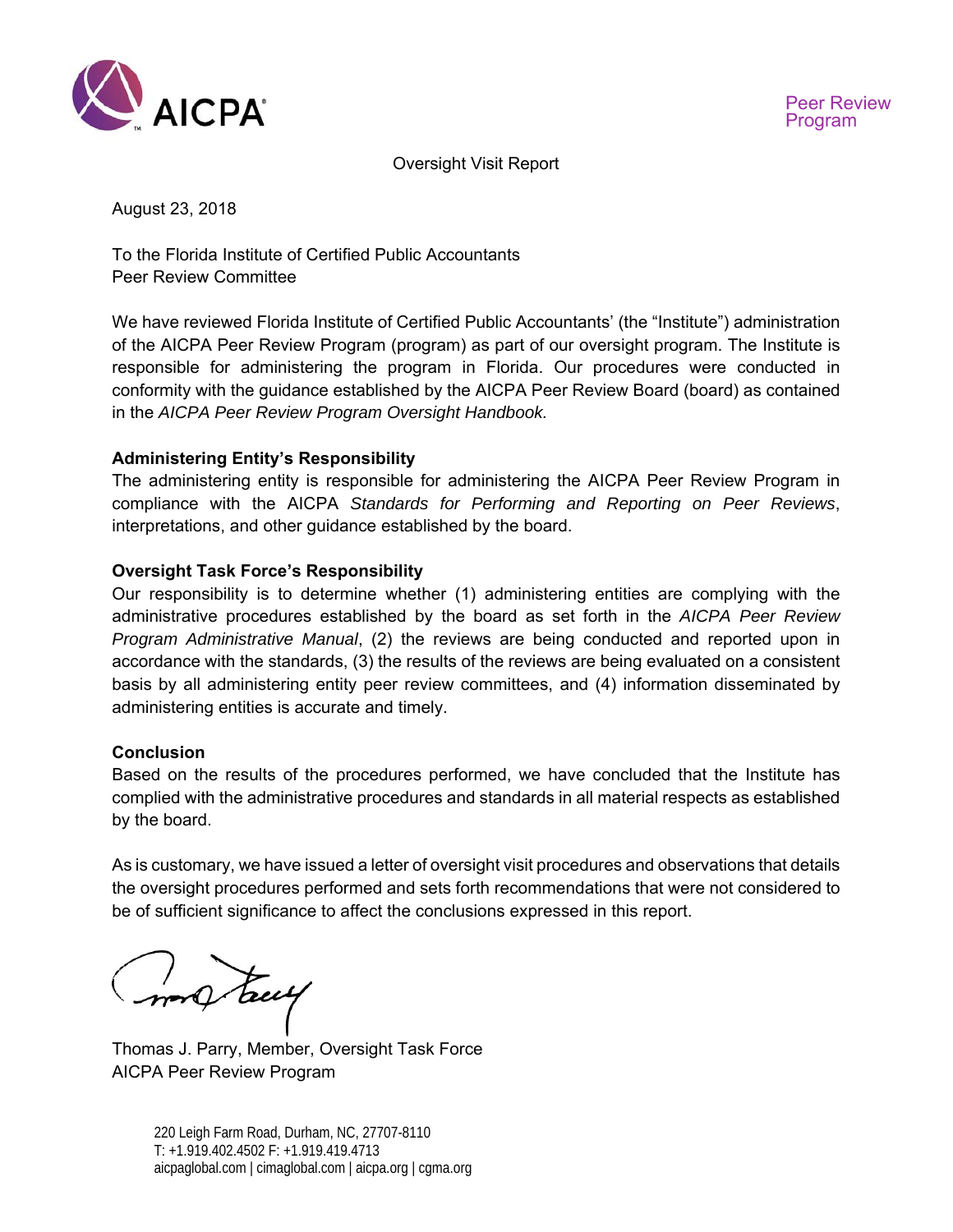

August 23, 2018

To the Florida Institute of Certified Public Accountants Peer Review Committee

We have reviewed Florida Institute of Certified Public Accountants' (the "Institute") administration of the AICPA Peer Review Program as part of our oversight program and have issued our report thereon dated August 23, 2018. That report should be read in conjunction with the observations in this letter, which were considered in determining our conclusions. The observations described below were not considered to be of sufficient significance to affect the conclusions expressed in that report.

The oversight visit was conducted according to the procedures in the *AICPA Peer Review Program Oversight Handbook*. An oversight program is designed to improve the administering entity's administration of the AICPA Peer Review Program through feedback on its policies and procedures, and to provide resource assistance from an AICPA Peer Review Board Oversight Task Force member on both technical and administrative matters.

In conjunction with the oversight visit of the Institute, the administering entity for the program, conducted on August 22<sup>nd</sup> and 23<sup>rd</sup>, 2018, the following observations are being communicated.

## **Administrative Procedures**

On the morning of August 22, 2018, Tricia Van Vliet, AICPA Peer Review Manager, and I met with the Institute's Director of Technical Services and Peer Review Manager to review the program's administration. We believe the administrative processes were being handled in a manner consistent with peer review standards.

We reviewed the files, which were still open due to follow-up actions, which had not yet been completed. We found that the follow-up actions were being effectively monitored for completion by the administrative staff and the peer review committee.

We also reviewed the policies and procedures for the granting of extensions. We found that the Director of Technical Services and Peer Review Manager handle short-term extension requests with discussion from the committee when the circumstances warrant.

We also reviewed the timeliness of technical reviews and the preparation of committee decision letters. We found no problems in these areas.

The Institute has developed a backup plan to support the Institute's peer review staff if they become unable to serve in their respective capacities.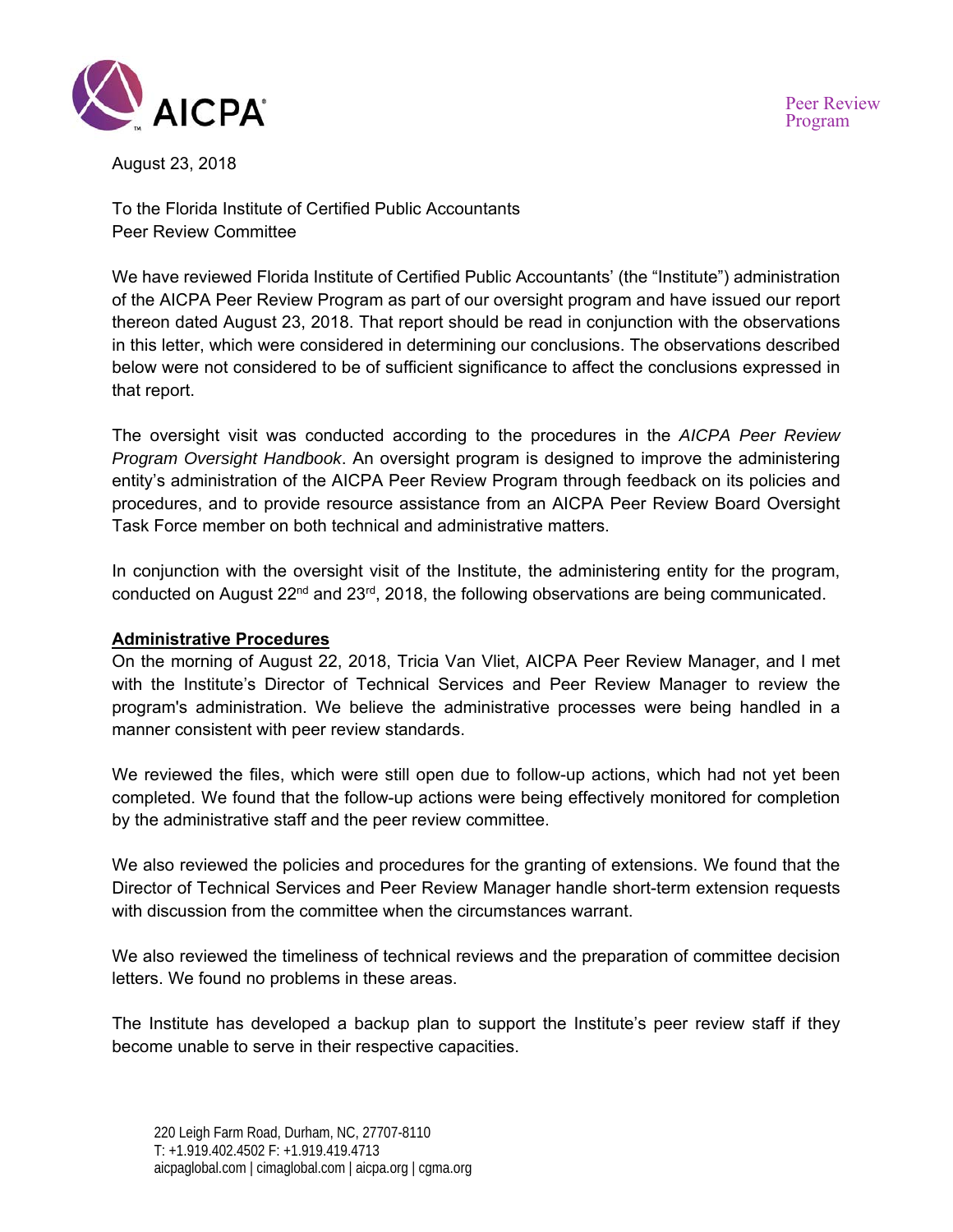### **Website Information**

We met with the Peer Review Manager responsible for management of peer review content on the Institute's website to review the administering entity's procedures to determine if the information disseminated regarding the AICPA Peer Review Program by the administering entity on their website is accurate and timely.

The AICPA staff's review of the website material identified various references to Peer Review resources where links were inactive and other information was missing within the website. We learned the Peer Review Manager was already aware of the issues which were attributed to a recent platform conversion. The design and functionality issues impacted the Institute's entire site. The Peer Review Manager had been actively working to address the issues with the developer until leadership made the decision to take down the new website and replace it with the prior site. That decision was made prior to the oversight visit, and it was evident staff would be monitoring the peer review information for accuracy and functionality in connection with the replacement.

## **Working Paper Retention**

According to discussions with the Director of Technical Services and Peer Review Manager, we found compliance with the working paper retention policies for completed reviews.

#### **Technical Review Procedures**

We met with the Institute's primary technical reviewer, to discuss procedures. He performs the majority of all technical reviews.

We reviewed the reports, letters of response, if applicable, and the working papers for several reviews being presented to the report acceptance bodies ("RABs") on August 23, 2018. We believe that all review issues were addressed properly by the technical reviewer before reviews were presented to the committee. This helped the acceptance process to be effective and efficient.

#### **Review Presentation**

Reviews are brought to the RABs without open technical issues. Accordingly, it was not necessary for the committee to spend a great deal of time reviewing specific technical issues.

#### **Committee Procedures**

We met with the committee chair and committee vice chair and discussed their procedures for disseminating the comments resulting from RAB observation reports to the appropriate individuals.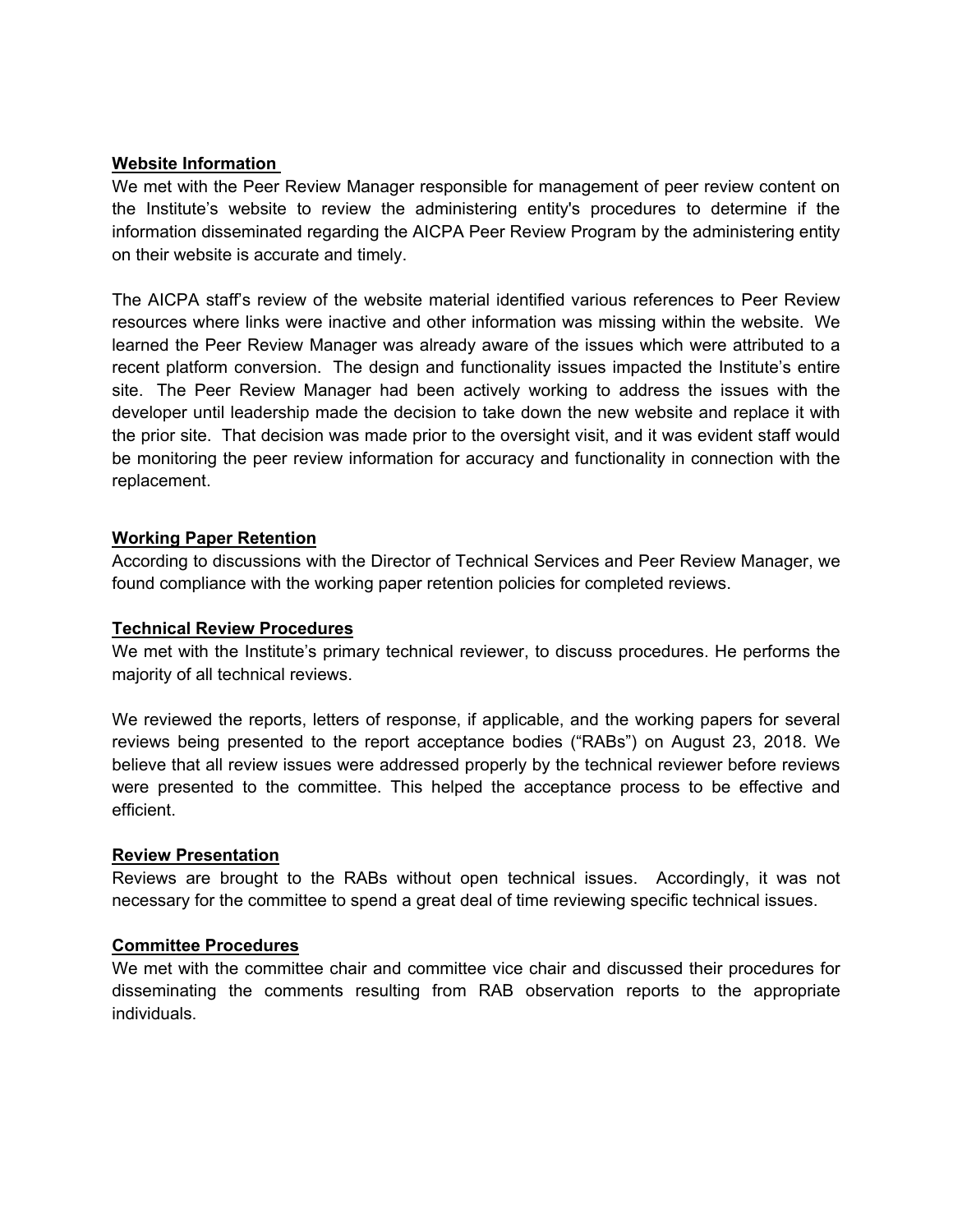On August 23, 2018, we attended three on-site RAB meetings as well as the peer review committee meeting. We observed the RABs' acceptance process and offered our comments at the close of discussions.

The RAB meetings were very orderly and it was apparent that the RAB members had reviewed the reports and working papers prior to the meeting and had a good understanding of the program to reach an appropriate decision for each review.

Appropriate decisions were made in the acceptance process, including assigned corrective actions and reviewer monitoring. Reviews were being presented to the RABs on a timely basis.

#### **Oversight Program**

The Institute's peer review committee has adopted a formal oversight program that is well documented. We reviewed the document and procedures performed and found it to be comprehensive.

While we observed that reviewer performance monitoring is in place, feedback is being issued and that reviewers are being oversighted, we believe more attention needs to be directed towards patterns of deficiencies and the issuance of performance deficiency letters.

#### **Summary**

Our observations to enhance the Institute's administration of the program are summarized as follows:

Subsequent to our visit we confirmed that the replacement of the website has occurred, and the Peer Review Section issues identified have been completely resolved. Therefore, we have no further observations to be communicated with respect to this matter.

However, we do recommend that the administering entity develop a means to identify patterns of reviewer deficiencies and issue performance deficiency letters where warranted.

money tacey

Thomas J. Parry, Member, Oversight Task Force AICPA Peer Review Program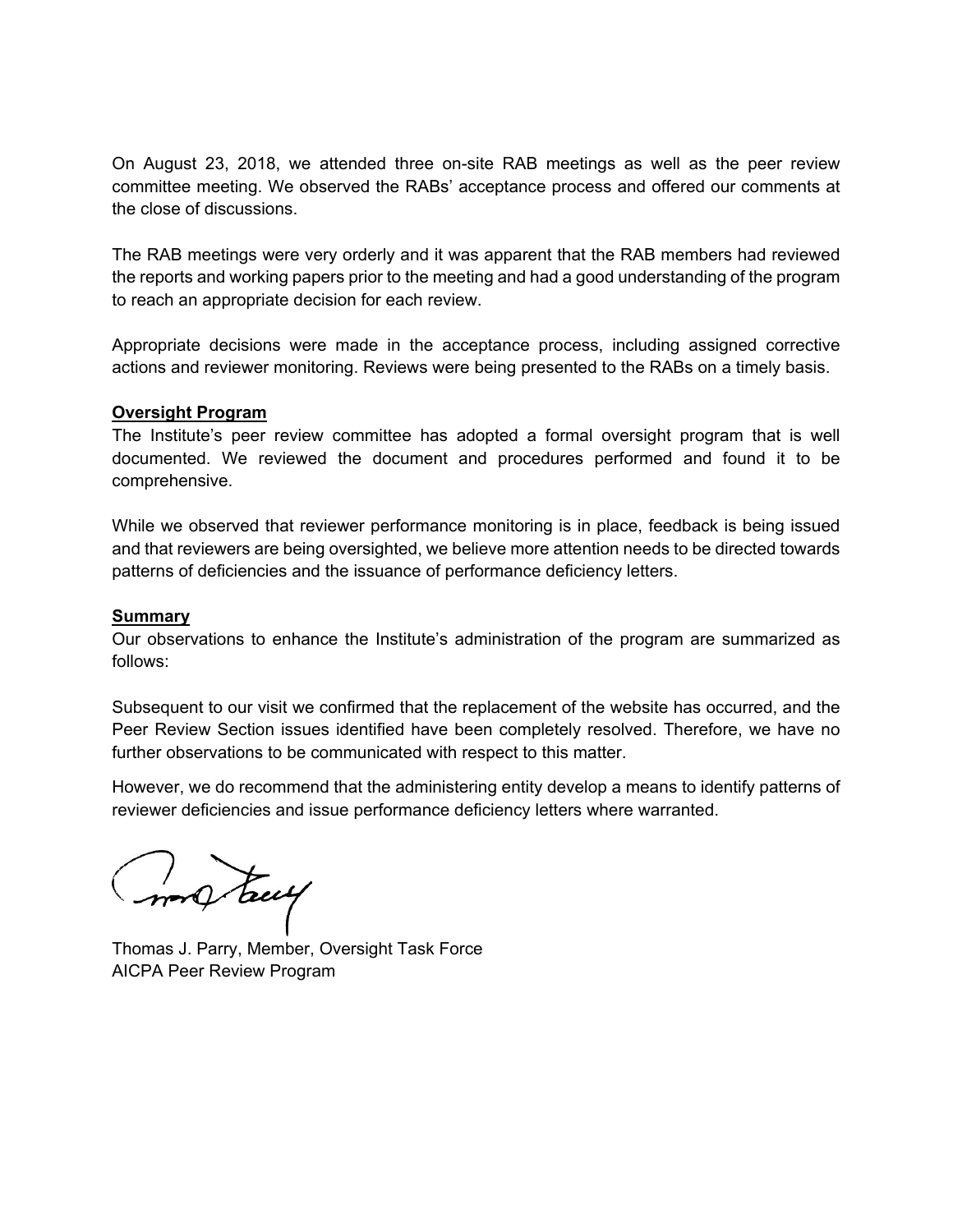

**AICPA Peer Review Program** Administered in Florida by the Florida Institute of CPAs

Administered in Florida by the Florida Institute of CPAs

January 10, 2019

Brian Bluhm, Chair, **Oversight Task Force AICPA Peer Review Board** Palladian | Corporate Center 220 Leigh Farm Road Durham, NC 27707-8110

Re: Oversight Visit to Florida Institute of **Certified Public Accountants** 

Dear Mr. Bluhm:

This letter represents our response to the report and letter of procedures and observations issued in connection with the review of the Florida Institute of Certified Public Accountants' administration of the AICPA Peer Review Program performed on August 22<sup>nd</sup> and 23<sup>rd</sup>, 2018. The matters discussed herein were brought to the attention of all peer review program committee members, administrative staff, and technical reviewer(s). In addition, the matters discussed in this letter will be monitored to ensure they are effectively implemented as part of our administration of the AICPA Peer Review Program.

## Observations that did not affect the report:

While the FICPA Peer Review Committee and the FICPA as administering entity has had a process in place for over 20 years of tracking reviewer performance feedback via an excel spreadsheet and reviewer watchlist, we recognize that the focus of that review has been at the subcategory level within an area of feedback rather than looking at the broader feedback categories. As a result, the FICPA Peer Review Committee and the FICPA will also review the broader categories on an ongoing basis to determine if there are patterns of reviewer performance feedback for which reviewer deficiency letters should be issued. In addition, the Committee will be reminded on the fact that a reviewer deficiency letter should be viewed as a remedial and educational part of enhancing reviewer performance rather than focusing on the punitive nature of such a letter.